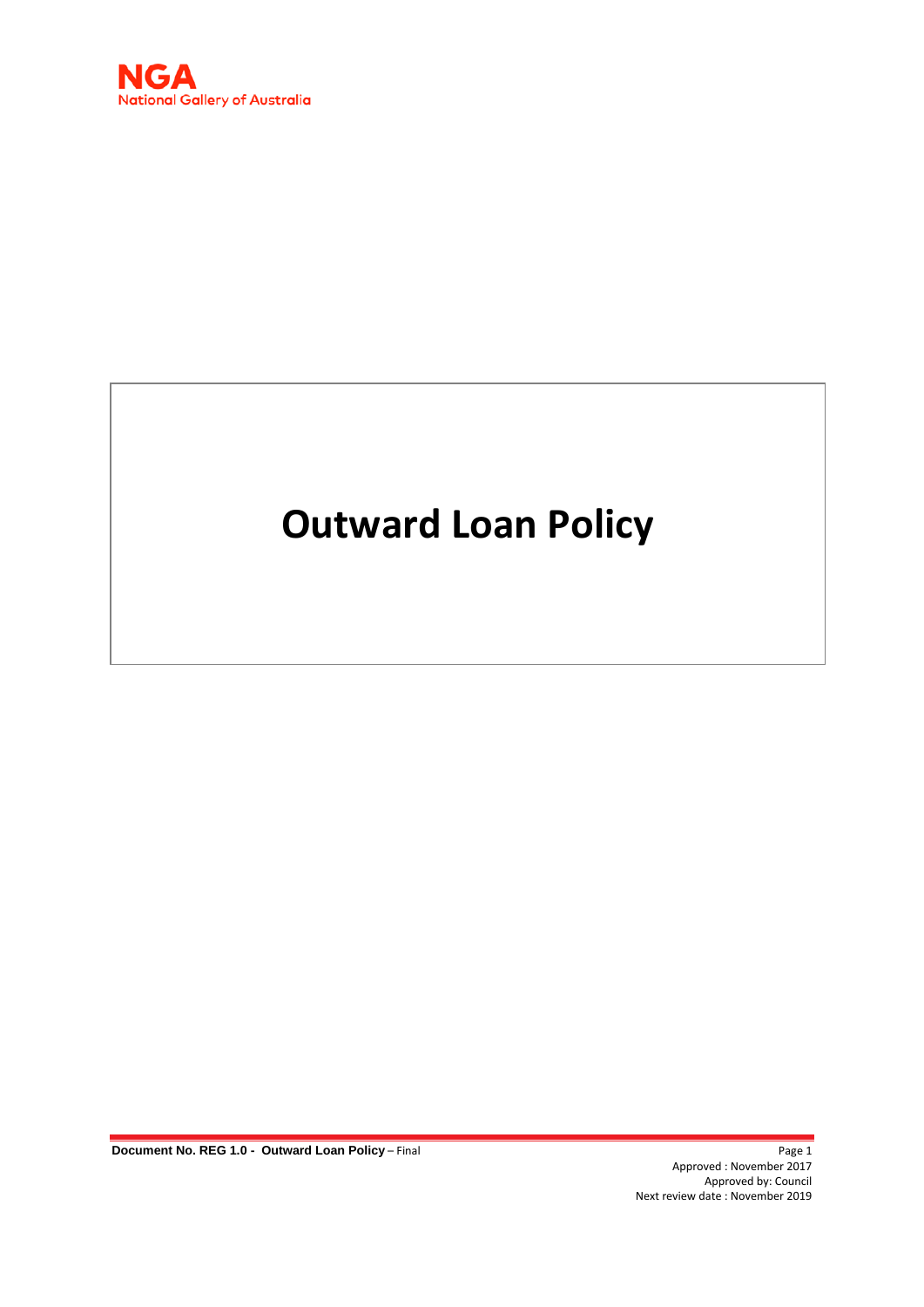

## **Summary**

| <b>Outward Loan Policy</b>                                                        |                                                                                                                                                                                                                                                                                                                                                                                                                                                                                                                                                                                                                                                                                                                                                            |  |
|-----------------------------------------------------------------------------------|------------------------------------------------------------------------------------------------------------------------------------------------------------------------------------------------------------------------------------------------------------------------------------------------------------------------------------------------------------------------------------------------------------------------------------------------------------------------------------------------------------------------------------------------------------------------------------------------------------------------------------------------------------------------------------------------------------------------------------------------------------|--|
| <b>Description of Policy</b>                                                      | This policy sets out the principles the Gallery<br>adheres to and the factors it considers when<br>assessing, approving and conducting Outward<br>Loans.                                                                                                                                                                                                                                                                                                                                                                                                                                                                                                                                                                                                   |  |
| Policy applies to                                                                 | $\boxtimes$ NGA wide<br>$\square$ Specific (eg. Department)                                                                                                                                                                                                                                                                                                                                                                                                                                                                                                                                                                                                                                                                                                |  |
| <b>Policy Status</b>                                                              | $\boxtimes$ New policy<br>$\Box$ Revision of Existing Policy                                                                                                                                                                                                                                                                                                                                                                                                                                                                                                                                                                                                                                                                                               |  |
| <b>Approval Authority</b>                                                         | Council                                                                                                                                                                                                                                                                                                                                                                                                                                                                                                                                                                                                                                                                                                                                                    |  |
| Responsible Officer                                                               | Natalie Beattie                                                                                                                                                                                                                                                                                                                                                                                                                                                                                                                                                                                                                                                                                                                                            |  |
| Contact area                                                                      | Registration                                                                                                                                                                                                                                                                                                                                                                                                                                                                                                                                                                                                                                                                                                                                               |  |
| Date of Policy Review*                                                            | August 2019                                                                                                                                                                                                                                                                                                                                                                                                                                                                                                                                                                                                                                                                                                                                                |  |
| *Unless otherwise indicated, this policy will still apply beyond the review date. |                                                                                                                                                                                                                                                                                                                                                                                                                                                                                                                                                                                                                                                                                                                                                            |  |
| Related Policies, Procedures,<br><b>Guidelines and Local Protocols</b>            | NGA Policy on Policy Development<br>NGA Risk Management Framework and Policy<br>Aboriginal and Torres Strait Islander Cultural Rights and<br>Engagement Policy (in development)<br>Due Diligence and Provenance Policy<br>Freedom of Information Policy<br><b>Inward Loans Policy</b><br>Record-Keeping Policy<br>Exhibitions Development Policy (in development)<br>Aboriginal and Torres Strait Islander Reconciliation<br>Action Plan (in development)<br><b>Art Acquisitions Strategy</b><br><b>Art Acquisitions Procedure</b><br>Code of Ethics<br><b>Fraud Strategy</b><br><b>Inward Loans Procedure</b><br><b>Outward Loans Procedure</b><br>Provenance and Due Diligence Research Procedure<br>Work of Art Claims and Inquiries Handling Procedure |  |

**Document No. REG 1.0 - Outward Loan Policy – Final**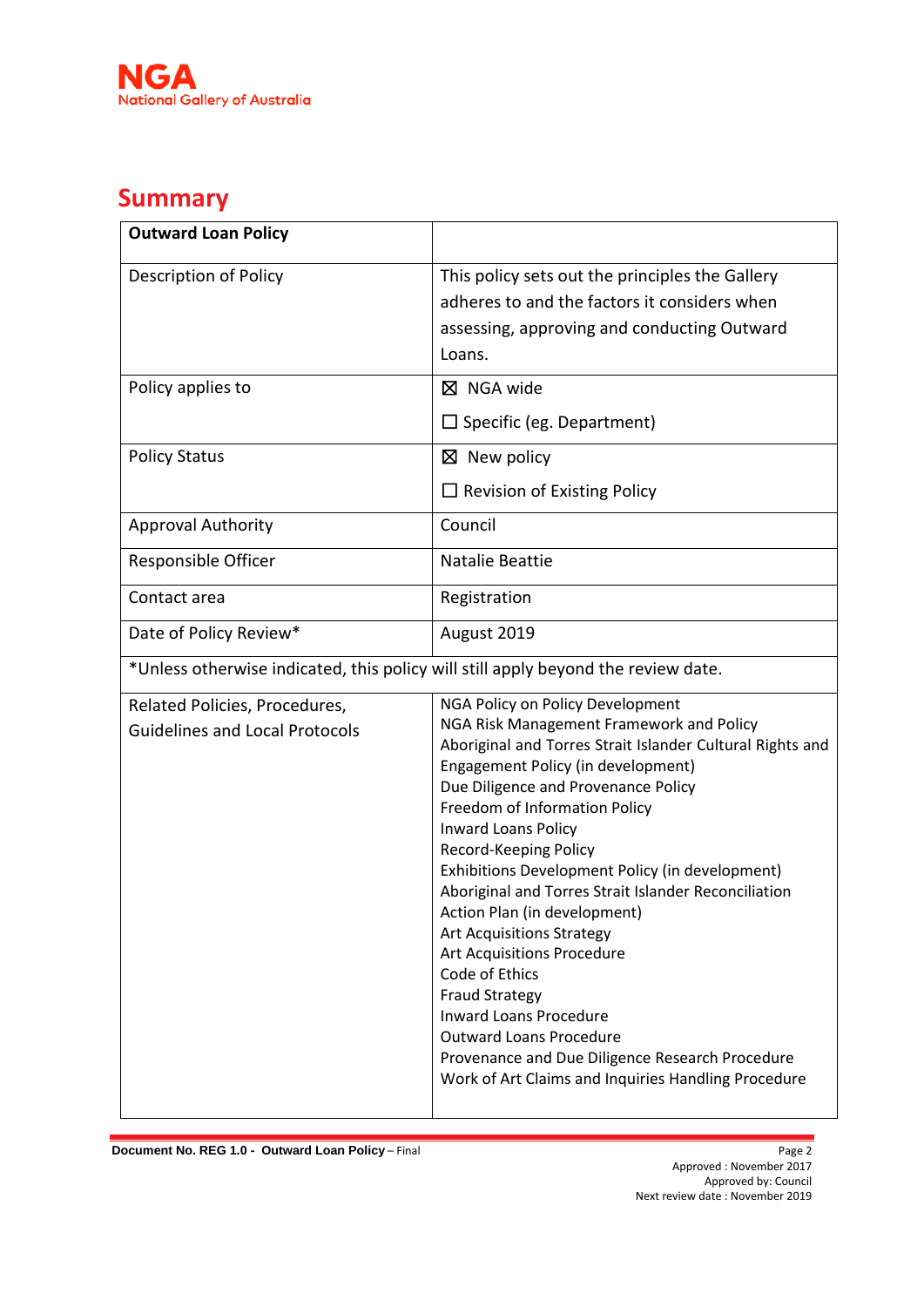

## **Approvals**

| <b>Position</b>           | <b>Name</b>                     | <b>Endorsed</b> | Date |
|---------------------------|---------------------------------|-----------------|------|
| <b>Assistant Director</b> | Adam Worrall                    | Yes / No        |      |
| <b>Deputy Director</b>    | Kirsten Paisley                 | Yes / No        |      |
| Director                  | Gerard Vaughan                  | Yes / No        |      |
| Council                   | <b>Audit and Risk Committee</b> | Yes / No        |      |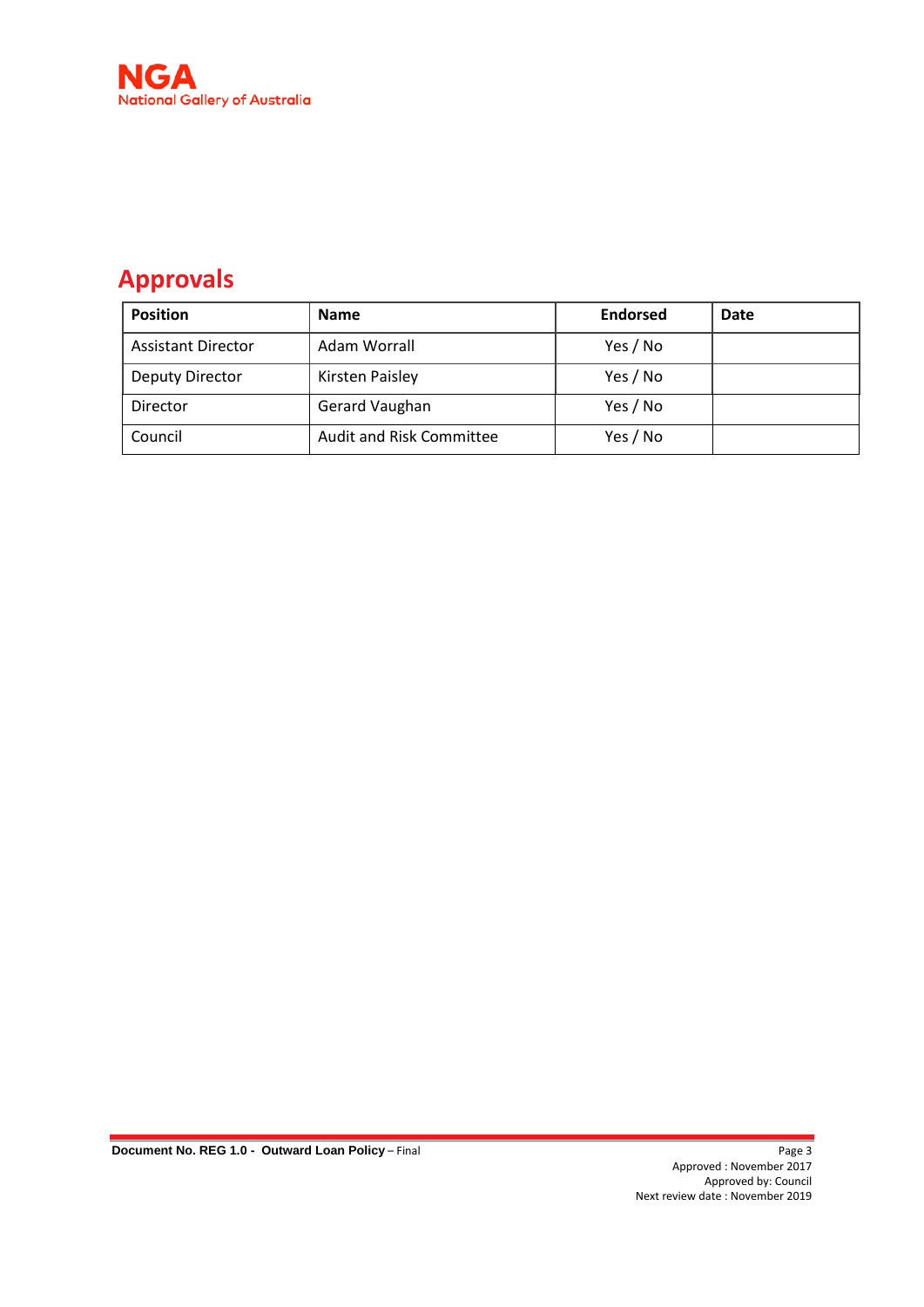

## **Contents**

| 1. |     |                                                                               |  |
|----|-----|-------------------------------------------------------------------------------|--|
| 2. |     |                                                                               |  |
| 3. |     |                                                                               |  |
| 4. |     |                                                                               |  |
| 5. |     |                                                                               |  |
|    |     |                                                                               |  |
|    |     |                                                                               |  |
|    |     |                                                                               |  |
|    |     |                                                                               |  |
|    |     |                                                                               |  |
|    |     |                                                                               |  |
|    |     |                                                                               |  |
|    |     |                                                                               |  |
|    |     |                                                                               |  |
|    |     |                                                                               |  |
|    |     |                                                                               |  |
|    |     |                                                                               |  |
| 6. |     |                                                                               |  |
|    |     |                                                                               |  |
|    |     |                                                                               |  |
|    | 6.3 |                                                                               |  |
|    |     |                                                                               |  |
|    | 7.1 | National and International Guidelines, Procedures and Associated Documents 13 |  |
|    | 7.2 |                                                                               |  |

Document No. REG 1.0 - Outward Loan Policy - Final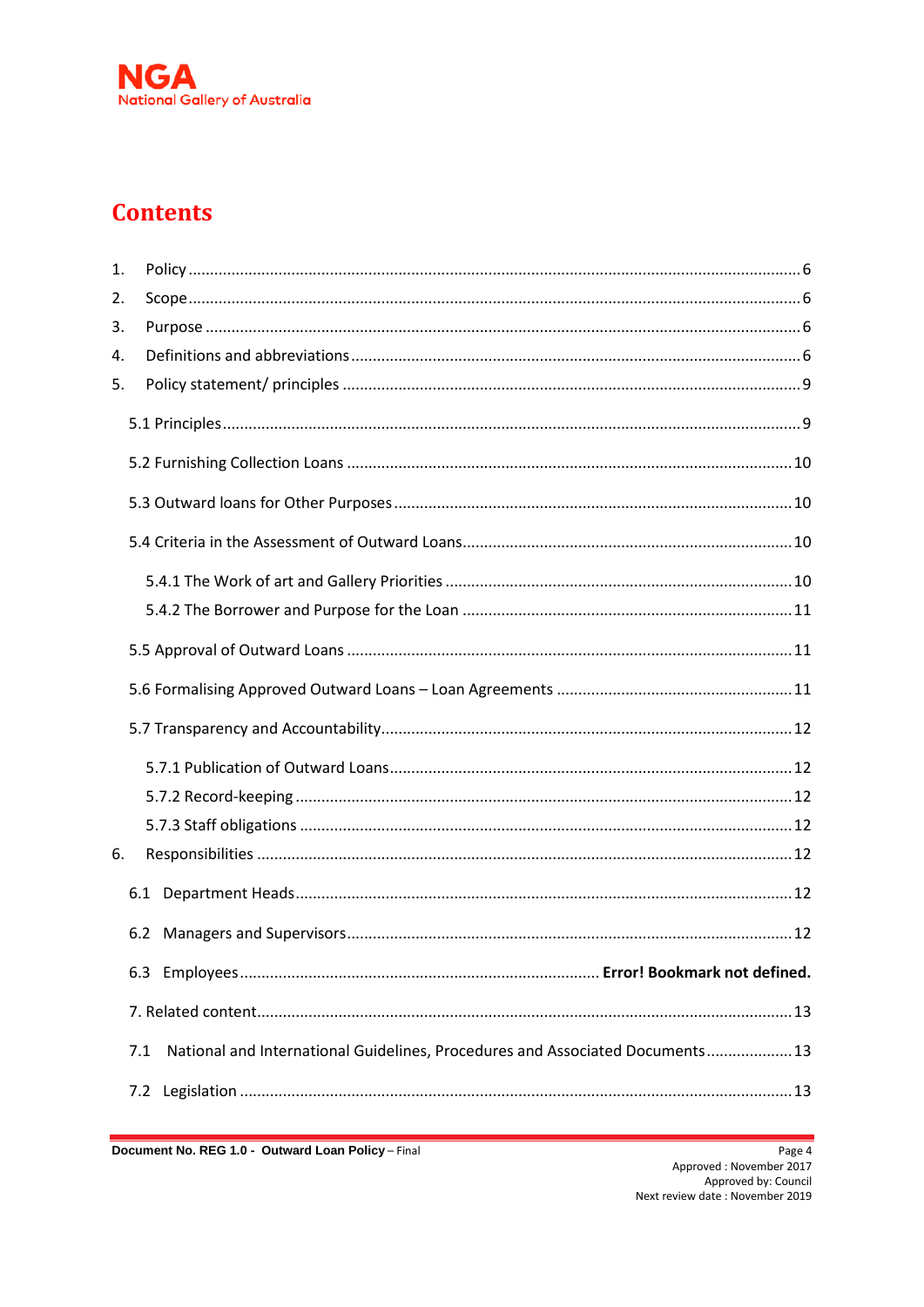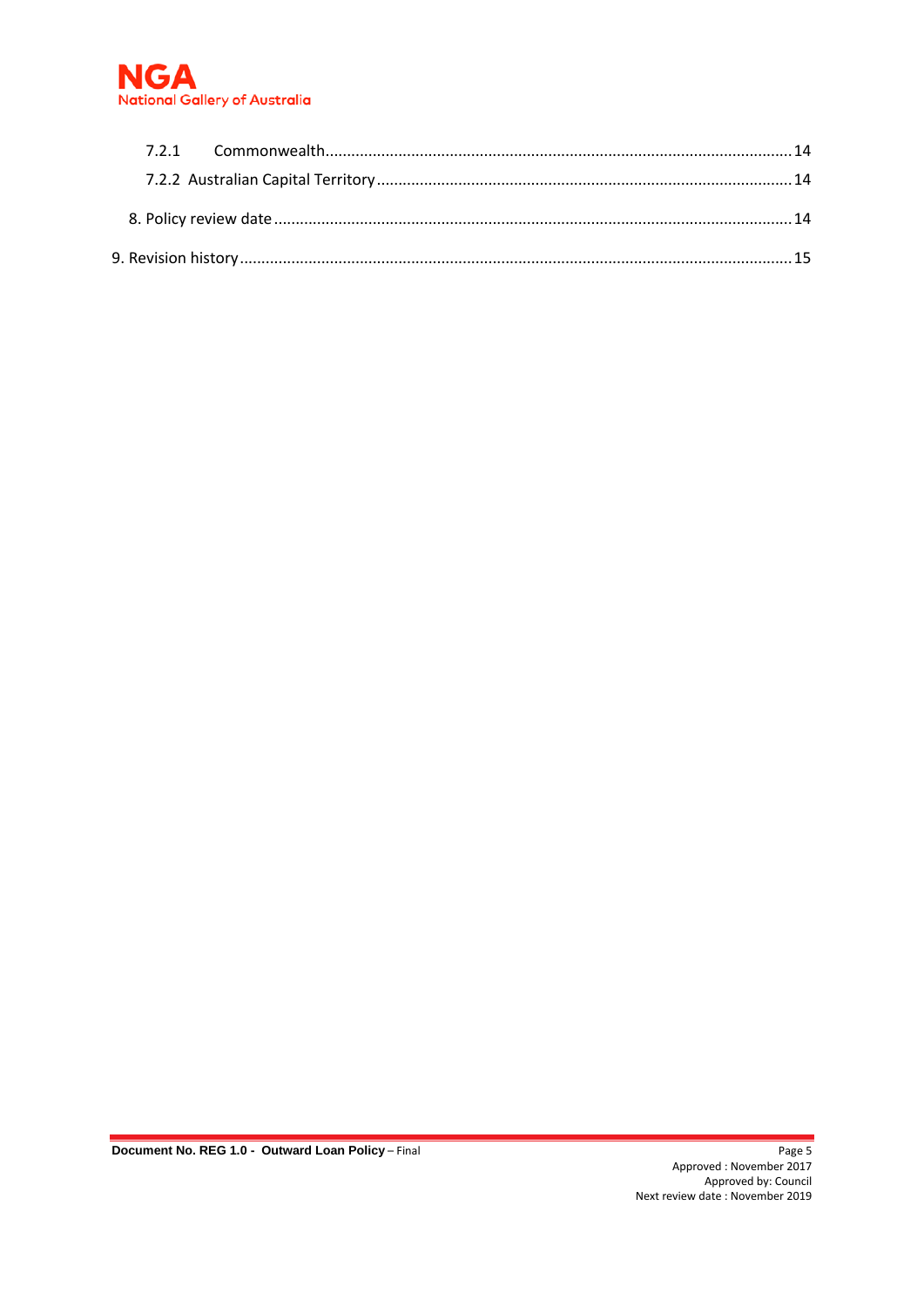

## <span id="page-5-0"></span>**1. Policy**

Outward Loan Policy

## <span id="page-5-1"></span>**2. Scope**

This policy applies to all activities relating to the outward loan of works of art from the National Gallery of Australia (the Gallery) to other parties. Nothing in this policy detracts from the terms of any loan agreement to which the Gallery is a party.

## <span id="page-5-2"></span>**3. Purpose**

The Gallery and its functions are determined by the *National Gallery of Australia Act 1975*. The principal functions of the Gallery, as outlined in s6 of the Act, are to develop and maintain a national collection of works of art and to exhibit, or make available for exhibition by others, works of art from the national collection. Facilitating access to and appreciation of art through an active outward loans program directly supports the second of these objectives.

This policy sets out the principles that the Gallery follows and factors it will consider when assessing, approving and conducting outward loans from the collection.

## <span id="page-5-3"></span>**4. Definitions and abbreviations**

In this policy,

#### **Aboriginal or Torres Strait Islander art**

means a work of art:

- (a) by an Aboriginal or Torres Strait Islander artist; or
- (b) containing Aboriginal or Torres Strait Islander themes or content.

Aboriginal and Torres Strait Islander art is defined in accordance with the Aboriginal and Torres Strait Islander Cultural Rights and Engagement Policy and Reconciliation Action Plan**Act** 

means the *National Gallery of Australia Act 1975*.

#### **Collection**

means works of art in various media that are Gallery property and have been formally accessioned. For the purposes of this policy, the terms work of art, work and related terms are used interchangeably to describe all art or other material accessioned into the collection. In this policy, the collection does not include the Art Archive Collection.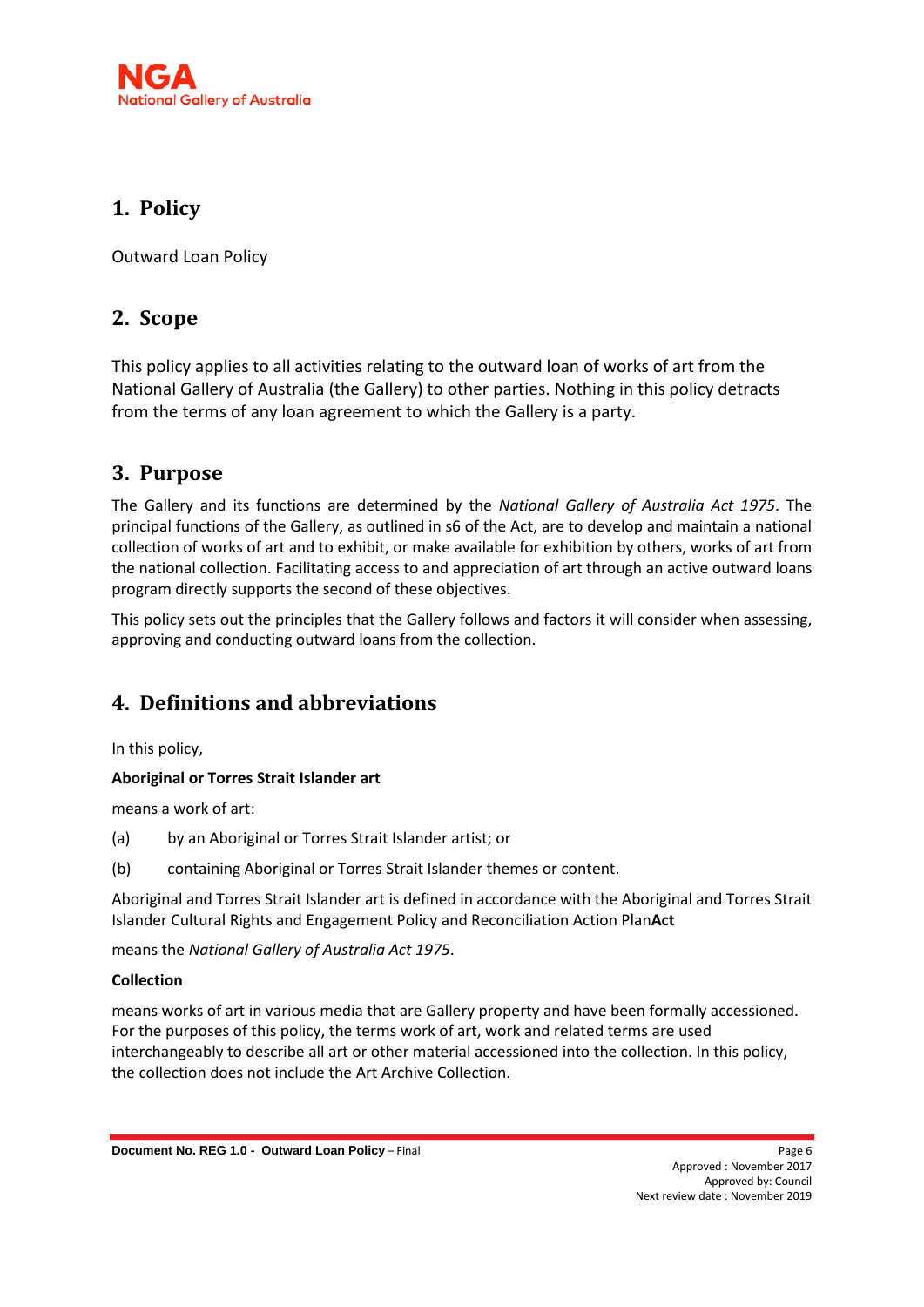

#### **Collection Exhibition**

means an exhibition of works of art that is largely drawn from the Gallery collection and may include inward loans and/or commissions

#### **Council member**

means a member of the Gallery's governing Council appointed in accordance with the Act.

#### **Director**

means the Director of the Gallery appointed under the Act and includes a person appointed by the Minister as acting Director.

#### **Due diligence**

means the thorough assessment of a work of art to evaluate its authenticity, ownership and Provenance and to identify and assess any gaps.

#### **Exhibition program**

means the forward program and schedule of temporary, collection and travelling exhibitions

#### **External exhibition**

means an exhibition not organised by or displayed at the National Gallery of Australia

#### **External travelling exhibition**

means a travelling exhibition not organised by the National Gallery of Australia

#### **Gallery**

means the National Gallery of Australia, a statutory authority established in accordance with the Act.

#### **Inward loan**

means any contracted arrangement for the transfer of possession of a work of art or other material to the Gallery on a temporary basis, under which the transferor grants a temporary right of possession to the Gallery. It therefore includes loans in the strict legal sense of gratuitous bailments; bailments that arise from contracts that expressly benefit both the Gallery and the party transferring possession; and other sharing arrangements, such as a scheduled rotation of possession among coowners.

The terms lender, borrower, lending and borrowing and loan and all related or derivative terms are to be construed in the context of this definition and unless otherwise specified, references to inward loan or any related terms may apply to proposed, contemplated, potential, approved or realised loan arrangements. The terms do not apply to transfers of possession to the Gallery where the Gallery is the sole owner of the object and retains the sole right of possession.

The terms inward/s and incoming are interchangeable for the purpose of this policy.

#### **Inward loan for temporary exhibition**

means an inward loan made for a finite period for the primary purpose of display at the Gallery venue or in an NGA travelling exhibition.

#### **Inward loan to the collection**

means an inward loan made for the purpose of display, research or other purposes associated directly with the Gallery's collection, including but not limited to exhibition (excluding works of art that are to be submitted to Council for acquisition).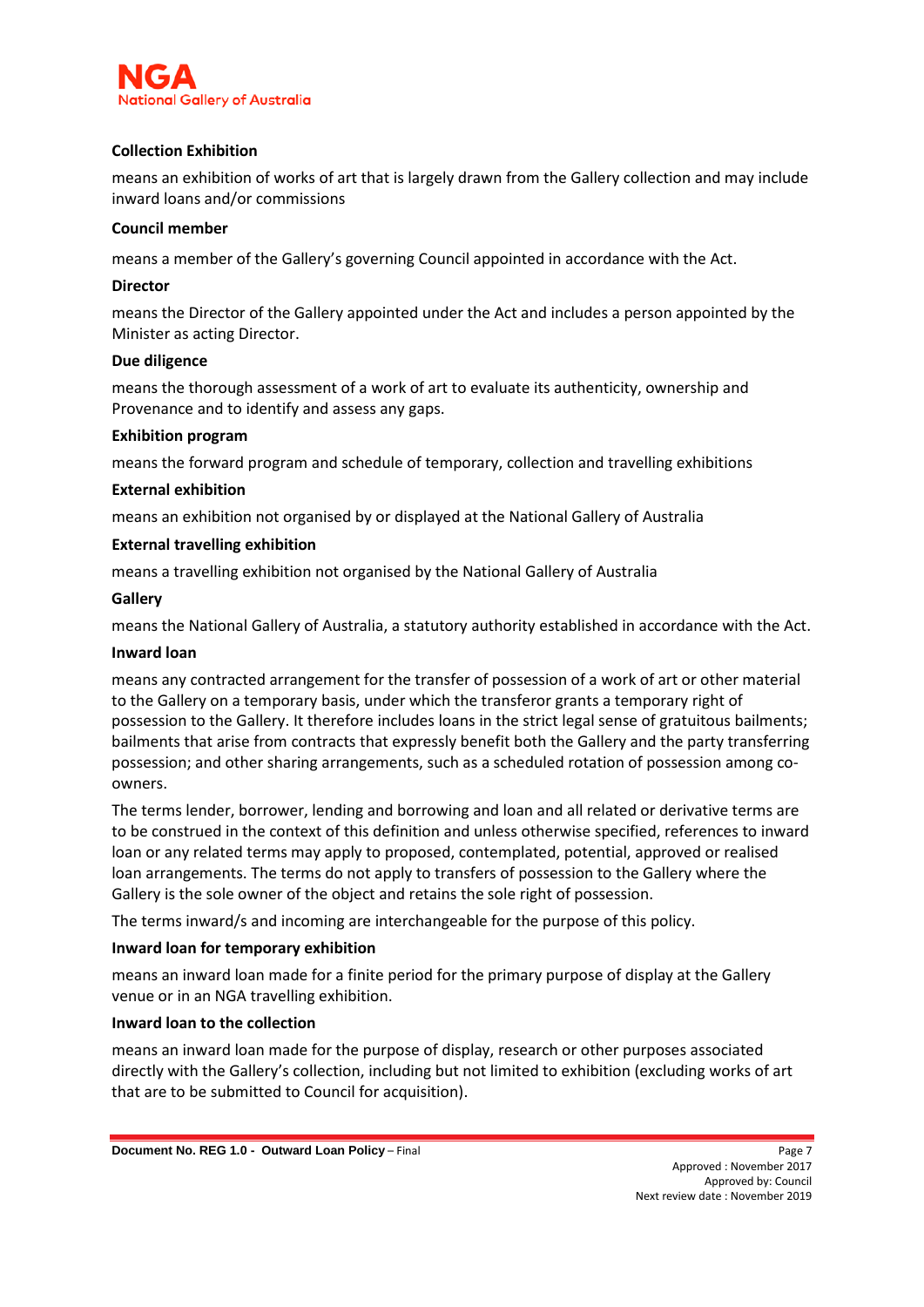

#### **International loan**

in relation to an outward loan means any loan arrangements pursuant to which a work of art from the collection leaves Australia with the consent of a party ordinarily resident or incorporated outside Australia to whom the Gallery grants a temporary right of possession of the work(s) of art from the collection for a specified period.

#### **Loan Agreement (Outgoing)**

means a formal, legally binding written contract between the Gallery as lender, and the approved borrower specifying the work(s) of art and outlining the conditions and terms of the loan and the responsibilities of each party.

#### **Loans Committee**

means the committee established to review and discuss requests for outward loans from the collection (and any inward loans to supplement the collection display). Representatives of Curatorial, Conservation, Exhibitions, Registration and Travelling Exhibitions comprise the Loans Committee.

#### **Outward Loans**

means any contracted arrangement for the transfer of possession of a work of art or other collection item that has been acquired by the Gallery and accessioned into the collection to a lender , on a temporary basis, under which the Gallery grants a temporary right of possession to the Lender.

The terms lender, borrower, lending and borrowing and loan and all related or derivative terms are to be construed in the context of this definition and unless otherwise specified, references to outward loan or any related terms may apply to requested, potential, approved or realised loan arrangements.

#### **PCOL**

means Protection of Cultural Objects on Loan and is used in this policy in reference to the *Protection of Cultural Objects on Loan Act 2013*, *Protection of Cultural Objects on Loan Regulation 2014* and *Protection of Cultural Objects on Loan Scheme*.

#### **Provenance**

means the history of ownership of an item from the time of its discovery or creation to the present day, or as much information as can be discovered, from which authenticity and legal ownership is determined.

#### **Temporary exhibition**

means an exhibition of works of art on display at the Gallery including inward loans and/or commissions and may include works drawn from the collection.

#### **Title**

means the legal right to ownership of property.

#### **Travelling exhibition**

means an exhibition of work(s) of art that may include works drawn from the collection, inward loans and/or commissions that the Gallery tours to other venues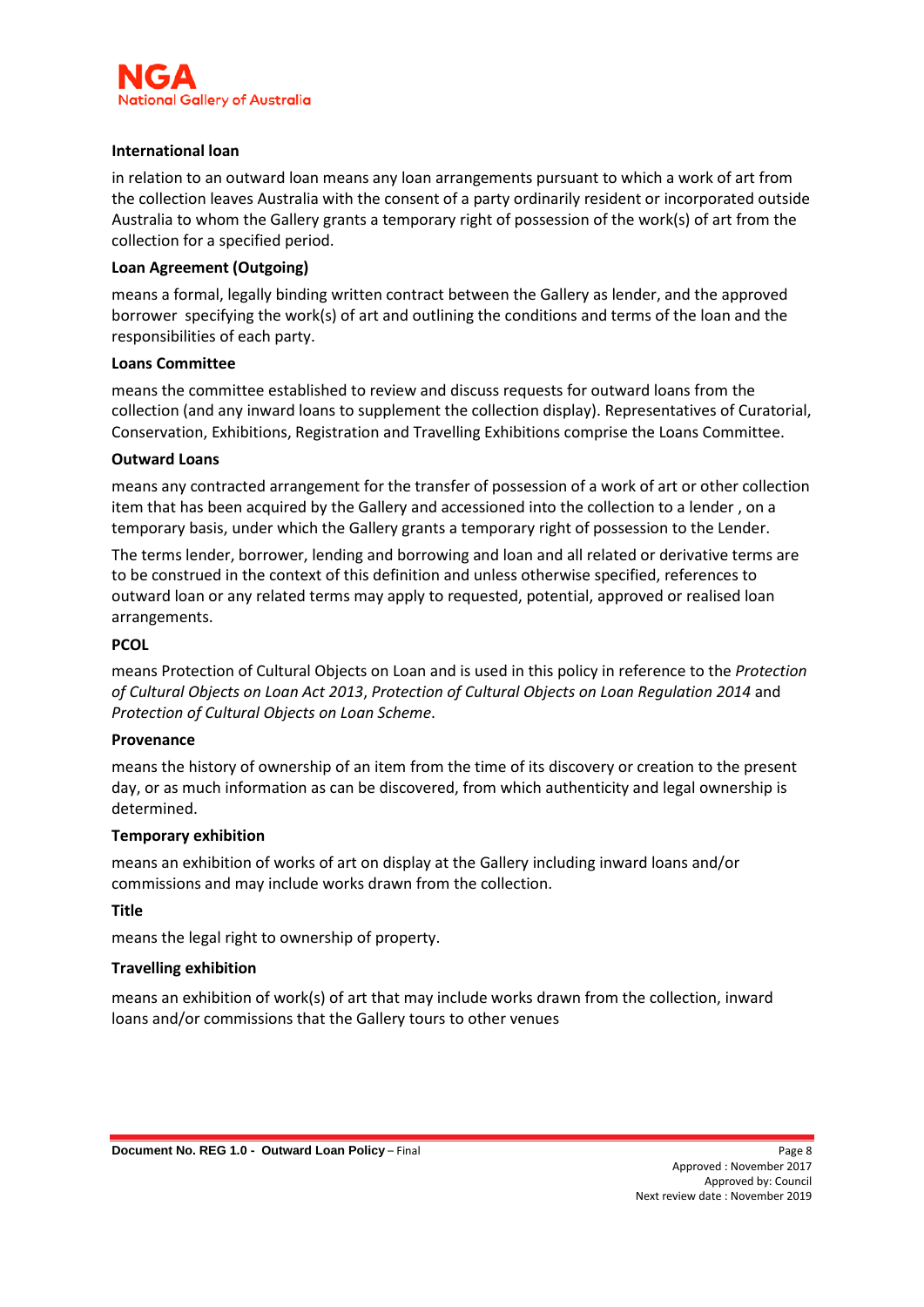## <span id="page-8-0"></span>**5. Principles**

## <span id="page-8-1"></span>**5.1 Principles**

The Gallery is committed to conducting a wide-reaching outward loans program, making its collection accessible to broad and diverse audiences across Australia, as well as internationally. In managing its outward loans program, the Gallery will seek to balance the accessibility of the collection and its display in a variety of cultural, aesthetic and intellectual contexts, with practical and ethical considerations regarding the long-term care, preservation, display, interpretation and stewardship of the collection.

Outward loans are assessed and approved in accordance with the powers afforded to the Gallery under the Act and this occurs within an accepted approval and management framework.

The Council of the Gallery supports an active program of loans from its collection. The objectives of this policy are to ensure that the Gallery:

- (a) advances its mission and objectives by making its Collections accessible to broad audiences through an active and soundly-managed outward loans program;
- (b) manages and negotiates outward loans on terms that are ethical, honourable, responsible, sustainable and visible to public scrutiny; and
- (c) maintains its standing and reputation for integrity and excellence in the public and the museum community, both nationally and internationally.

These objectives are to be achieved by ensuring that the Gallery:

- (a) demonstrates best practice in the risk-management of outward loans;
- (b) avoids any act or omission that may compromise the Gallery's position and reputation for integrity in public administration.

Facilitating access to its collection through an active outward loans program is consistent with the Gallery's principal function to exhibit, or make available for exhibition by others, works of art from the national collection.

The Gallery will consider loan requests from recognised regional, national and international cultural institutions for exhibition and display purposes. From time to time the Gallery may conduct outward loans for other purposes, including but not limited to conservation or provenance research or in order to facilitate access to parts of the collection by traditional owners and communities. The Gallery does not lend to commercial galleries, institutions or venues, or to private individuals.

The Gallery will manage the outward loans program in a sustainable, responsible and resourceful manner, including:

- (a) the strategic use of human, material and financial resources;
- (b) the consideration of Gallery priorities and commitments, including but not limited to the exhibition program, as part of the assessment and approval of outward loan requests; and
- (c) the strategic management of risks.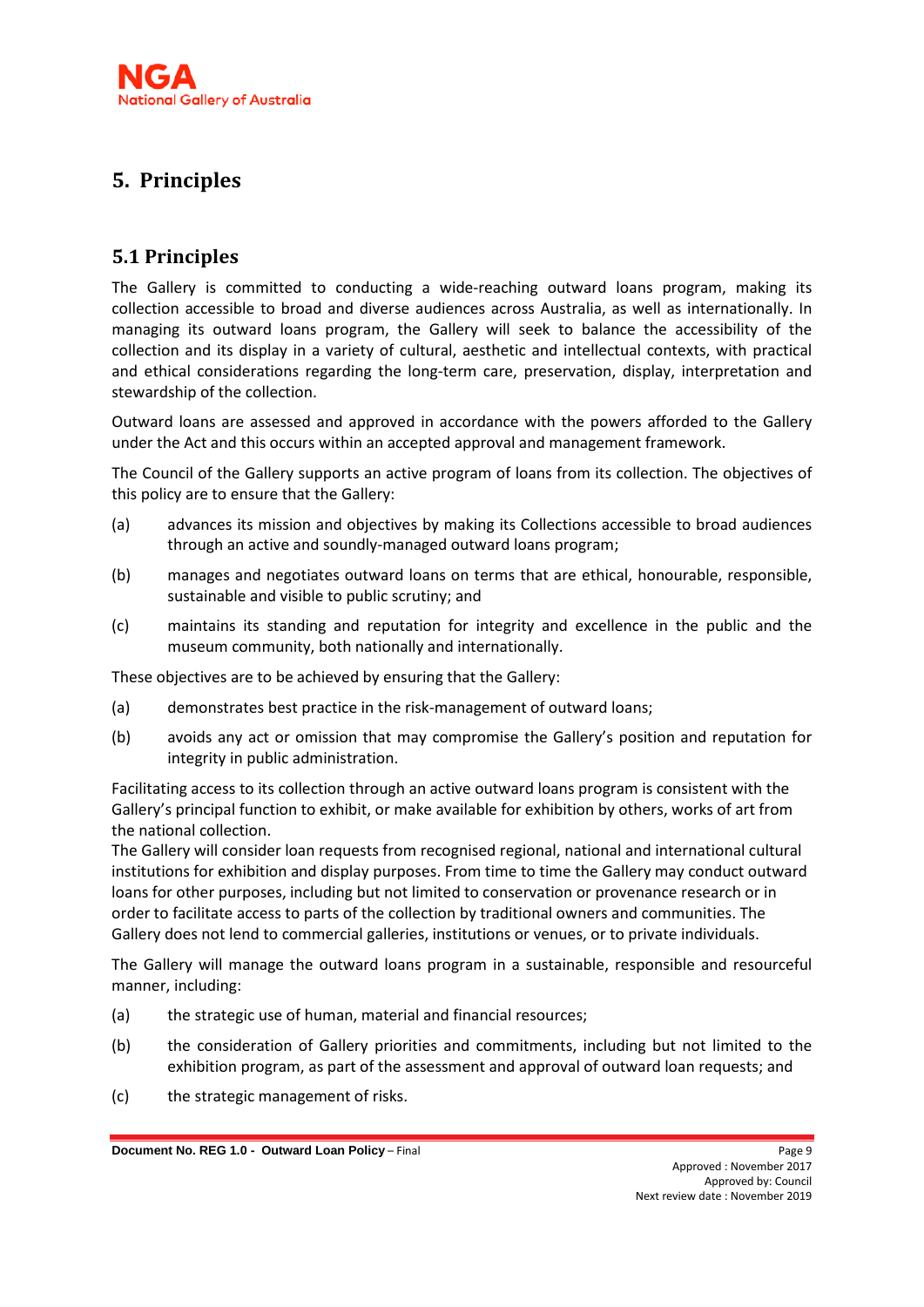In negotiating and managing outward loans, the Gallery will seek to control and mitigate the risk of physical deterioration or damage, theft, loss, or seizure of the work of art, or of civil or criminal proceedings or any other act, omission or circumstance that would compromise the Gallery's Collection or position and reputation for integrity in public administration.

Where not already negotiated as a Travelling Exhibition coordinated by the Gallery, in the event that the works of art requested for Loan constitute a significant proportion of the content of the borrower's exhibition, the Gallery may request to be credited as a partner and to contribute to decision-making about display and interpretation of the NGA collection.

In such instances, the Gallery also reserves the right to impose an exhibition fee to cover costs associated with the development and preparation of the exhibition.

Should a loan request be withdrawn or cancelled by the borrower prior to the commencement or expiration of the loan period, the Gallery reserves the right to charge the borrower for any material costs incurred in the preparation and processing of the loan to the date of cancellation.

The Gallery will not permit borrowers to assign or transfer any of its rights, powers or obligations to a third party under a sub-bailment, or substitutional bailment arrangement or to transfer possession of the work to a third party without the Gallery's prior consent.

Where available within the borrower's jurisdiction and not otherwise negotiated and agreed by the Gallery, the borrower must undertake to ensure that immunity from seizure and/or other legal protection is secured and operative prior to the commencement and throughout the duration of the loan period until the work is returned to the Gallery.

## <span id="page-9-0"></span>**5.2 Furnishing collection loans**

The Gallery will also make a curated selection of works available for outward loan to official establishments (Admiralty House, Government House, Kirribilli House, The Lodge, the Prime Minister's Office at Parliament House, the Australian Embassy in Washington DC, the Australian Consul-General in New York) known as the Furnishing Loans program. The Deputy Director will approve the list of works included in the Furnishing Loans program, on the advice of curatorial and conservation staff.

## <span id="page-9-1"></span>**5.3 Outward loans for other purposes**

Loans for other purposes will be assessed on a case-by-case basis in accordance with the principles, objectives and criteria for assessment outlined in this policy.

## <span id="page-9-2"></span>**5.4 Criteria in the assessment of outward loans**

## <span id="page-9-3"></span>**5.4.1 The work of art and gallery priorities**

In assessing requests to borrow works from the collection, the Gallery will have regard to:

- (a) the availability of the work of art, including any commitments to current or planned Gallery programs and schedules, or prior commitments to other borrowers;
- (b) any restrictions imposed on outward loan or display under the terms of the acquisition or by virtue of the nature of the work, including Aboriginal or Torres Strait Islander works of art to which access is restricted or community concerns have been identified, in accordance with the Aboriginal and Torres Strait Islander Cultural Rights and Engagement Policy;
- (c) the material condition of the work, including but not limited to its ability to travel and the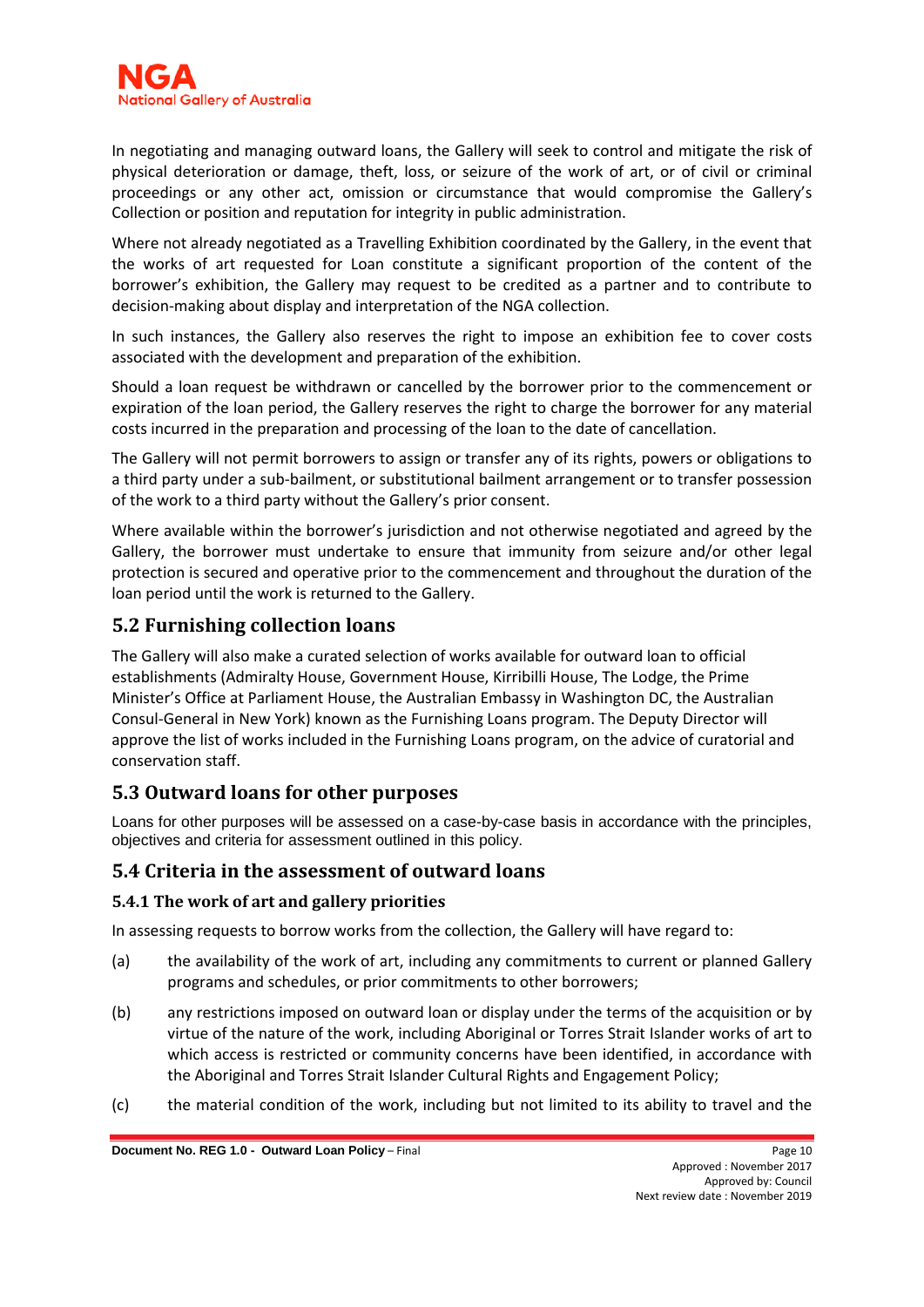

impact of handling, installation, light exposure and environmental conditions on the work;

- (d) the provenance of the work of art, in accordance with the Provenance and Due Diligence Research Procedures; and
- (e) the formal letter of request having been received by the Gallery a minimum of twelve months before the opening of the borrower's exhibition and available resources required to prepare the loan.

#### <span id="page-10-0"></span>**5.4.2 The borrower and purpose for the loan**

In addition, the Gallery will consider the following factors in assessing loan requests:

- (a) the public nature and reliability of the Borrowing institution and its legal and financial situation;
- (b) the scholarly, artistic or educational value of the exhibition or display concept and its feasibility, including consideration of whether the exhibition includes works that are known to have been stolen, improperly attributed, illegally exported or illegally excavated;
- (c) the adequacy and appropriateness of the borrower's facilities and the ability of the borrower to meet and maintain facility, environmental and security requirements in accordance with the terms of the outward loan agreement or travelling exhibition contract throughout the loan period;
- (d) the availability of appropriate staff and any sub-contractors at the borrowing institution in order to administer, manage and oversee the loan and comply with the terms of the outward loan agreement throughout the loan period; and
- (e) the geological, political and financial stability of the country or region in which the loans will reside.

## <span id="page-10-1"></span>**5.5 Approval of Outward Loans**

All outward loan requests will be reviewed by the appropriate Senior Curator, Head of either International or Australian Art, Head Registrar and Head of Conservation in accordance with the terms of this policy. Recommendations for the approval of loan requests will be made in accordance with established procedures.

Outward loan requests are endorsed by the Loans Committee. The Director or his/her delegate has authority to approve outward loans. A summary of works of art approved for outward loan will be circulated to the members of the Loans Committee for noting.

The grounds for approval of any outward loan request that do not accord with the terms outlined in this policy will be minuted by the Loans Committee and risk-managed on a case-by-case basis.

## <span id="page-10-2"></span>**5.6 Formalising approved outward loans – loan agreements**

Loans will be formally documented using the Gallery's outward loan agreement or travelling exhibition contract, amended by special negotiation when so required. Outward loan agreements

**Document No. REG 1.0 - Outward Loan Policy – Final Page 11 Page 11**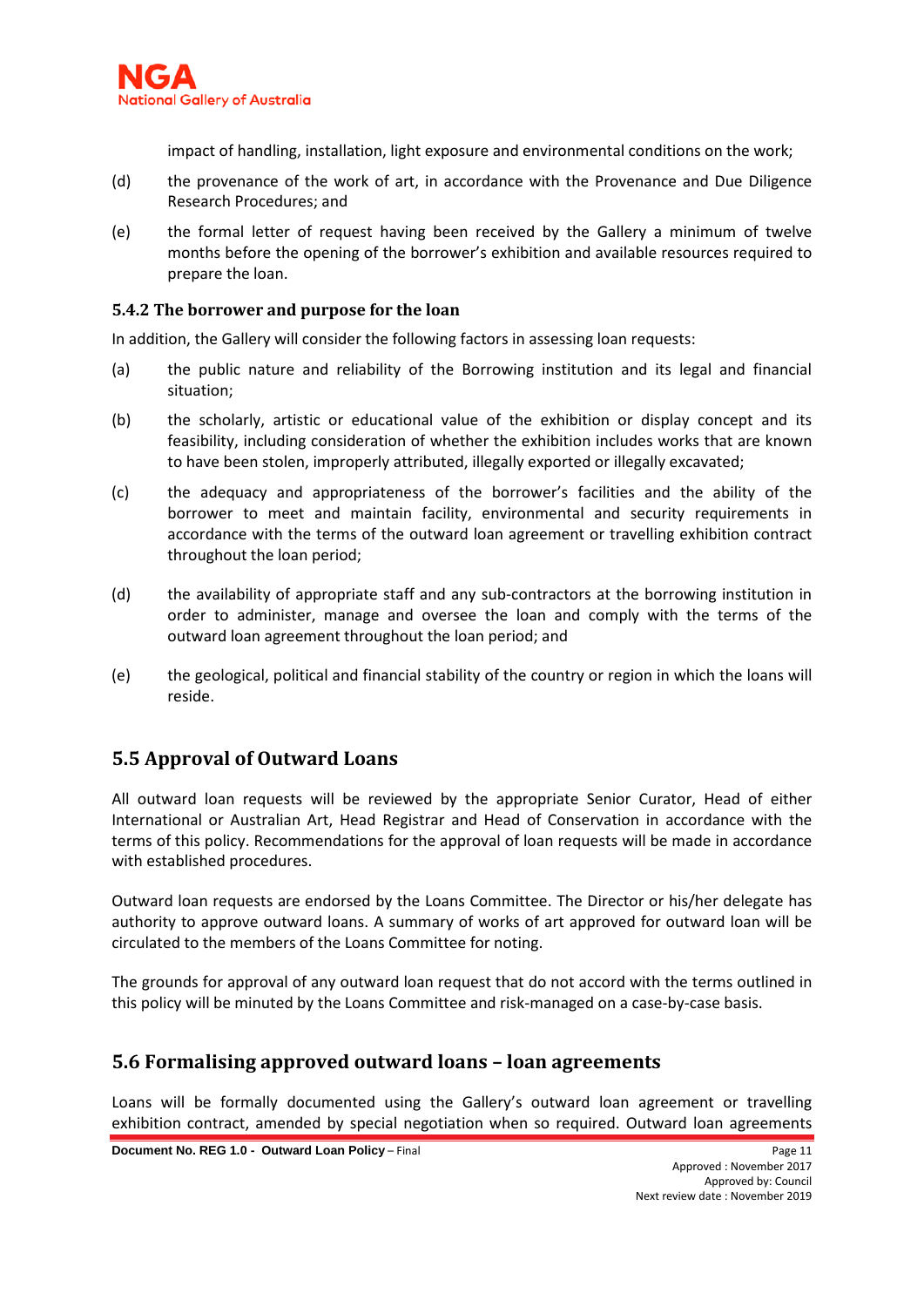

are approved and endorsed under the delegated authority of the Director by the Head Registrar and counter-signed by an appropriate representative of the Borrower. The outward loan agreement specifies the terms and conditions of the loan and the schedule of works being borrowed. The outward loan agreement is included in the travelling exhibitions Contract and is approved and endorsed under the delegated authority of the Director by the Head Registrar.

Works will not be released for Loan until the outward loan agreement has been completed and signed by both parties.

## <span id="page-11-0"></span>**5.7 Transparency and accountability**

#### <span id="page-11-1"></span>**5.7.1 Publication of outward loans**

<span id="page-11-2"></span>The Director will ensure that a list of all outward loans is published in the Gallery's *Annual Report*.

#### **5.7.2 Record-keeping**

In accordance with the Record-Keeping policy and established procedures, staff will maintain records (paper-based and electronic) for each outward loan, including outward loan requests that are not approved, documenting relevant information and decision-making.

#### <span id="page-11-3"></span>**5.7.3 Staff obligations**

Gallery staff involved in the assessment, approval and administration of outward loans are bound by the Gallery's Code of Ethics and other relevant Gallery documents, including but not limited to the Professional and Personal Conduct Guidelines, Fraud Strategy, Risk Management Framework and Policy and Record-Keeping Policy.

## **6. Responsibilities**

## <span id="page-11-5"></span>**6.1 Department Heads**

<span id="page-11-4"></span>Department Heads are responsible for:

(a) ensuring that employees under their management are aware of, have an understanding of and are implementing the requirements of this policy; and(b) providing further training and instruction in the procedures noted in this policy, when requested by an employee or when requirements are identified in consultation with the employee.

## **6.2 Managers and Supervisors**

<span id="page-11-6"></span>Managers and Supervisors are responsible for:

- (a) ensuring that employees under their follow and implement the requirements of this policy; and
- (b) providing advice and instructions in the procedures stated in this policy, as requested.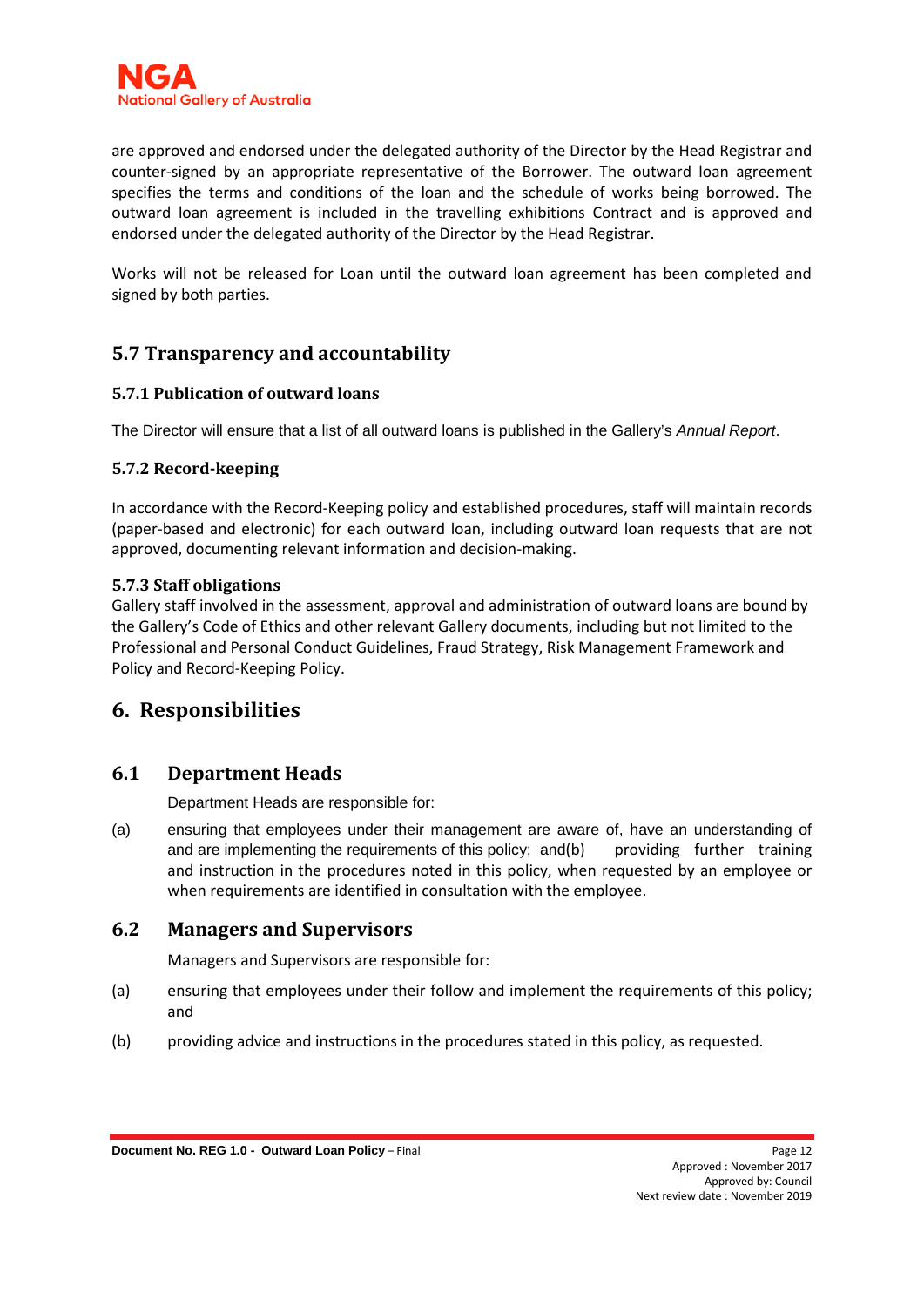## **6.3 Employees**

<span id="page-12-0"></span>Employees are responsible for:

- (a) maintaining an understanding of and implementing the requirements of this policy; and
- (b) requesting assistance as required in the implementation of this policy, escalating forseeable issues to their manager.

## **7. Related content**

## <span id="page-12-1"></span>**7.1 National and international guidelines, procedures and associated documents**

The Gallery's guidelines and principles have been informed by the Australian Government's Australian Best Practice Guide to Collecting Cultural Material 2014, the Association of Art Museum Directors' Report of the AAMD Task Force on the acquisition of archaeological materials and ancient art (2004) and Combating illicit trade: due diligence guidelines for museums, libraries and archives on collecting and borrowing cultural material (Department for Culture, Media and Sport, London, 2005). Other framing documents include:

Australia Council, Protocols for Producing Indigenous Australian Visual Arts, 2010

Convention on International Trade in Endangered Species of Wild Fauna and Flora (CITES) (Amendment) 1979

Museums Australia, Continuing Cultures, Ongoing Responsibilities, 2005

American Association of Art Museum Directors, Guidelines on the Acquisition of Archaeological Material and Ancient Art, 2013

Art Loss Register www.artloss.com

UNESCO, The Hague Convention 1954, First Protocol 1954 and Second Protocol 1999

ICOM Code of Ethics, 2013

ICOM Red Lists

INTERPOL https://www.interpol.int/Crime-areas/Works-of-art

Ministry for the Arts, Cultural Gifts Program Guide, 2009

Museums Australia, Code of Ethics, 1999

Pacific Islands Museums Association, Code of Ethics for Pacific Museums and Cultural Centres, 2006 Unidroit Convention on Stolen or Illegally Exported Cultural Objects, 1995

<span id="page-12-2"></span>UNESCO Convention on the Means of Prohibiting and Preventing the Illicit Import, Export and Transfer of Ownership of Cultural Property, 1970

## **7.2 Legislation**

The Gallery recognises the 1970 UNESCO Convention on the Means of Prohibiting and Preventing the Illicit Import and Export and Transfer of Ownership of Cultural Property and complies with the

**Document No. REG 1.0 - Outward Loan Policy – Final Page 13 Page 13 Page 13**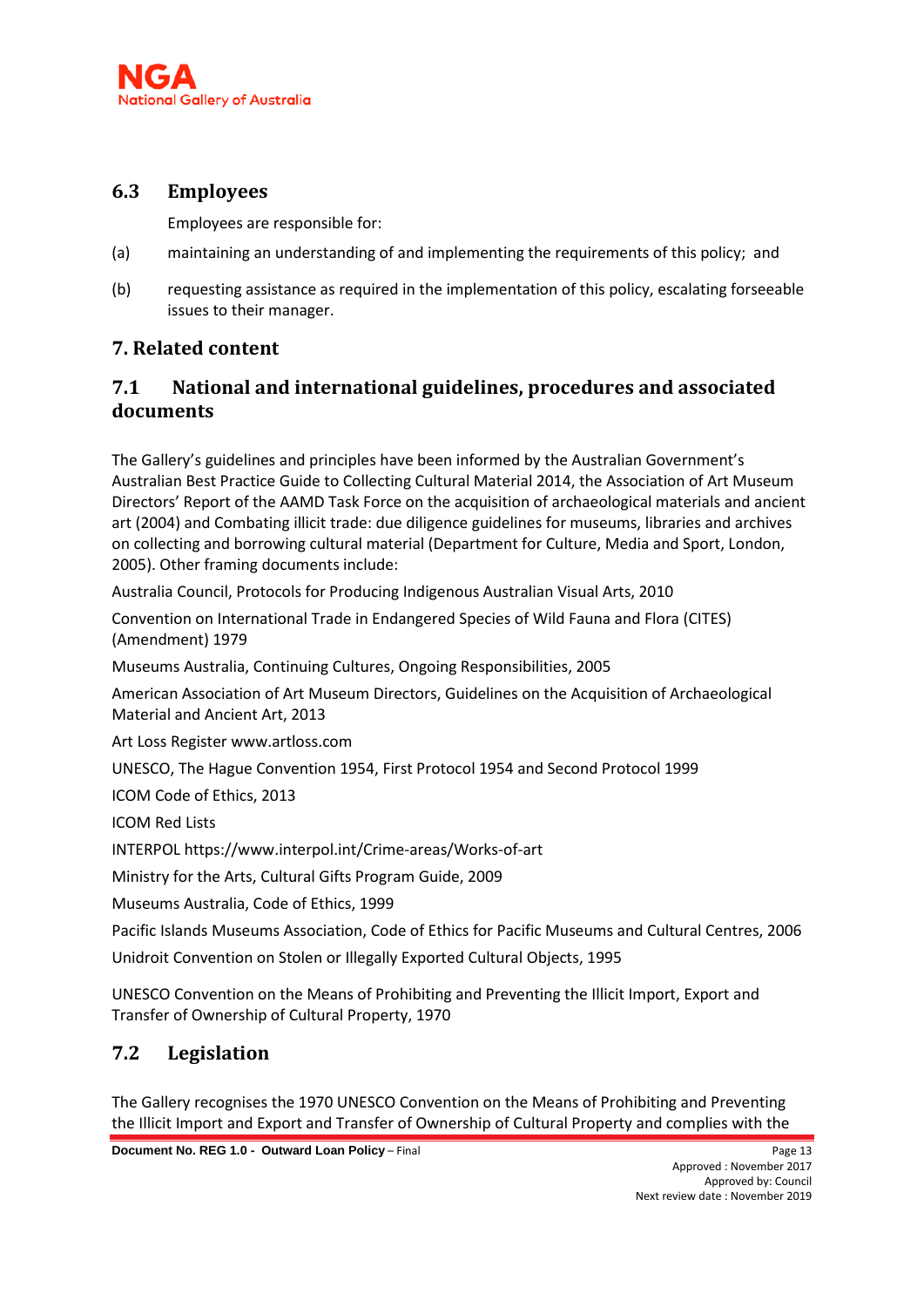

Australian Government's Protection of Movable Cultural Heritage Act 1986. In addition, the Gallery adheres to the Code of Ethics for Museums (2004) of the International Council of Museums (ICOM) and the Code of ethics for art, history & science museums (1999) of Museums Australia, which preclude museums from participating in transactions involving illicit material.

#### <span id="page-13-0"></span>**7.2.1 Commonwealth**

*Aboriginal and Torres Strait Islander Heritage Protection Act 1984 Biosecurity (Consequential Amendments and Transitional Provisions) Act 2015 Customs Act 1901 Environment Protection and Biodiversity Conservation Amendment (Wildlife Protection) Act 2001 Income Tax Assessment Act 1997 NGA Act 1975 Personal Properties Securities Act 2009 Protection of Cultural Objects on Loan Act 2013 Protection of Cultural Objects on Loan Regulation 2014 Protection of Movable Cultural Heritage Act 1986 Protection of Movable Cultural Heritage Regulation 1987 Public Governance, Performance and Accountability Act 2013*

## <span id="page-13-1"></span>**7.2.2 Australian Capital Territory**

*Freedom of Information Act 2016 Public Interest Disclosure Act 2012 Information Privacy Act 2014 Financial Management Act 1996 Financial Management Regulation 2005 Sale of Goods Act 1954 Sale of Goods (Vienna Convention) Act 1987 Territory Records Act 2002 Uncollected Goods Act 1996* 

This policy is also informed by the traditions and precedents set since the establishment of the Gallery.

## <span id="page-13-2"></span>**8. Policy review date**

September 2019

**Document No. REG 1.0 - Outward Loan Policy – Final Page 14 Page 14**